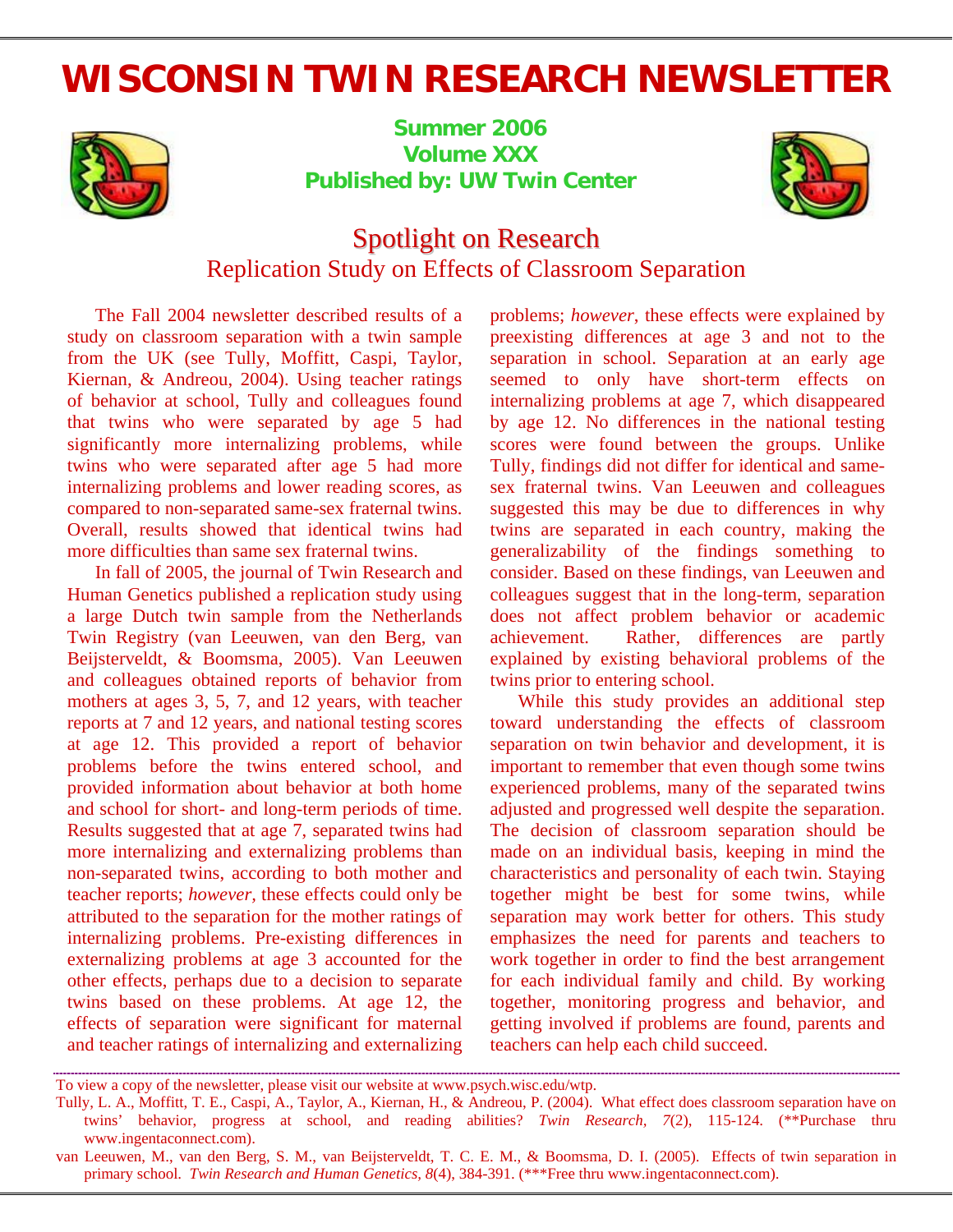### Parental Control over Classroom Placement of Twins

In April of 2005, Minnesota passed a Twins Law that gives parents of twins (and other multiples) the right to make decisions about whether or not to separate their twins in the classroom. Under this law, the school is obligated to make a placement based on parental request, unless the school board determines otherwise based on the principal's request. It allows the prinicipal to request a change in placement after the initial grading period if there are problems with a disruptive child.

Currently, Kathy Dolan of New York is seeking the same legistlation after facing resistance about her request to keep her six-year-old twin boys together in first grade. She discovered that there was no formal policy for her school district and that principals were given discretion when it came to classroom placement of multiples. She is taking steps to establish a law similar to the one passed in Minnesota. You can read about the petition at www.twinslegislation.com.

Pamela Fierro at multiples.about.com suggests the following if you do not agree with your school's procedures for placement of your twins in the classroom.



- 1. Request to see the policy in writing, as often there is no written guideline.
- 2. Do your research. The two research articles above provide the most recent empirical data. Many advocacy groups support flexible placement based on information from parents of multiples. They may provide further support for your position.
- 3. Discuss the issue with professionals who know your children best, such as pediatricians, caregivers, daycare workers, and teachers. Find out from them what they believe your children's educational needs to be.
- 4. Document how your children respond when separated or how they are when together. For example, one may shut down or become very quiet when separated from his or her cotwin.
- 5. Be your own advocate. Don't be afraid to do what you believe is best for you, your children, or your family.

### The Genetics of Spontaneous Fraternal Twinning

In 2004 there were over 70,000 births in Wisconsin, including over 1000 twin births. Of those, about  $2/3$  were fraternal  $(\frac{1}{2})$  mixed sex,  $\frac{1}{4}$ both female, and ¼ both male). The cause of spontaeous fraternal twinning is multiple ovulation, which has a partial genetic basis. Fraternal twinning varies across racial groups and increases with maternal age and parity. In the US, the highest rates of fraternal twinning are in African Americans and the lowest in Asian Americans. This is unlike identical twinning, which occurs for every 1 in 250 births, and holds regardless of race, age, and parity.

Derom and colleagues used genome scanning technology to search through DNA from every choromosome to identify genes that may be linked to fraternal twinning. They performed genome-wide scans on 14 Flemish families with 57 mothers of spontaneous fraternal twins. Each family had at least 3 sets of fraternal twins within three generations. The results pointed to three chromosomes (numbers 2, 7, and 18) that may contain genes that contribute to dizygotic twinning.

Interestingly, within their sample they found no heterogeneity between the pedigrees for those who had fraternal twins spontaneously and those who had twins born after fertility treatment. The authors suggest that this may mean that only mothers who carry the certain gene(s) are likely to have multiple births after fertility treatment. And, those who do not have the certain gene(s) would not be likely to have multiples, even after fertility treatment. They suggest, that if this is really the case, then it may be possible to screen mothers prior to fertility treatment to identify who is likely to have multiples.

These results are to be taken with caution, as the study needs to be replicated and the results verified. Even so, they provide an interesting initial glimpse into the complex process of fraternal twinning.



### Twin Celebrations

**Twin-O-Rama** in Cassville, WI has been cancelled for 2006. Stay tuned for plans for 2007. **Twins Days Festival** in Twinsburg, OH will be held August 4-6, 2006. Visit www.twinsdays.org or call (330) 425-3652.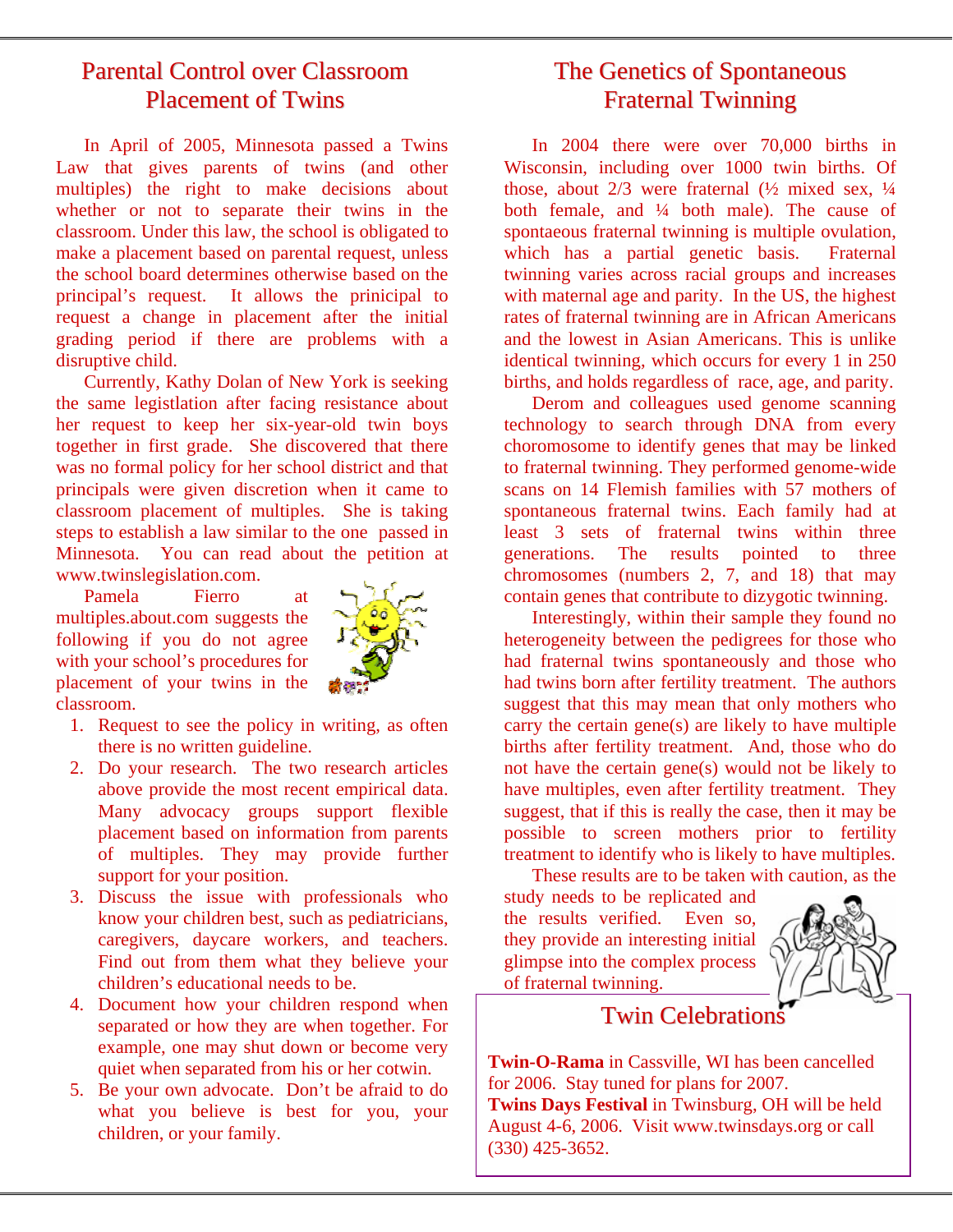### An Invitiation to Participate in Research for a Book in Progress



**The** *Twins and Different* **book is not affiliated with the UW Twin Center or the Wisconsin Twin Project, but any families interested in participating can contact Maria or Ruth.** 

#### *Dear Parents,*

*We are parents of multiples contacting other parents of multiples to share their parenting experiences by participating in a questionnaire for the book, Twins and Different. Twins and Different is an investigation into how being part of a unique physical bond, multiple birth, affects children's social and learning development. Our purpose is to gain a better understanding of the socialization process of twins prior to elementary school. Our goal is to provide educators and caregivers with a better appreciation of twinship and other multiple relationships in a society that is focused on individual achievement.* 

*The questionnaire has been designed to determine when and how our children are introduced to the social and educational information and activities that they are expected to know for the early years of elementary school. It is also a forum for parents to express their concerns and challenges of nurturing multiples and preparing them for school. The questionnaire should take approximately 20 minutes to complete. Questionnaires can be sent to you by email or regular mail.* 

 *We are very excited about this project and we hope that it is of interest to you. Please let us know if we can send you a questionnaire.* 

*Sincerely,* 

| Maria Moreno     | <b>Ruth Brown</b>      |
|------------------|------------------------|
| mcmoreno@tds.net | jandrbrown@charter.net |
| 608-241-9355     | 608-232-1485           |

Maria received her doctorate in Cultural Anthropology from UW Madison and Ruth has a background in business and science writing. At present, his project is not affiliated with a university or a research program. Rather, the audience they are writing for is one that is interested in reading about parenting multiples, in both practical and anecdotal terms.

### It Takes Two-- Fun for All Ages!

### Box Guitar

This project is appropriate for kids ages 5 and up.

What you'll need:

- A small cardboard box
- Large rubber bands of different thicknesses
- A pencil or other stick similar in size

What to do:

- Cut an oval shaped hole in the top of the cardboard box. (Tissue boxes work especially well for this project because they already have a hole in the top!)
- Stretch a few rubber bands around the box and across the hole.
- Put a pencil or other stick under the rubber bands on one side of the hole.
- Optional: Tape a paper towel tube to on side of the box to make it look like a real guitar.

To play your guitar, just strum away!

### Twins and Autism

We estimate that there are as many as 130 pairs of twins under the age of 18 years in Wisconsin in which one or both twins has autism, or some other form of pervasive developmental disorder (PDD-NOS or Asperger



Syndrome). We have great personal and scientific interest in these disorders, and we received a large grant from the National Institute of Health to begin a twin research study to help understand the complexities of autism.

Thus far, we have located over 90 twin pairs in which one or both has autism or a related challenge; however, this is an insufficient number to do our research. We would appreciate a phone call or email from the parents of any twin with autism (identical or fraternal, boy or girl, regardless of whether the co-twin has a disorder or not) living anywhere in Wisconsin. We would appreciate our readers mentioning our efforts to parents of twins with autism spectrum disorders. All we need to know at this time are the age and diagnosis of the twins, as well as contact information for the future. We would like to know about the existence of all such twin pairs, even if they might not choose to participate in the study. If you want to relay information to us about a twin or set of twins with autism or other related disorder, please contact Shaun Schweigert at (608) 262-1568.